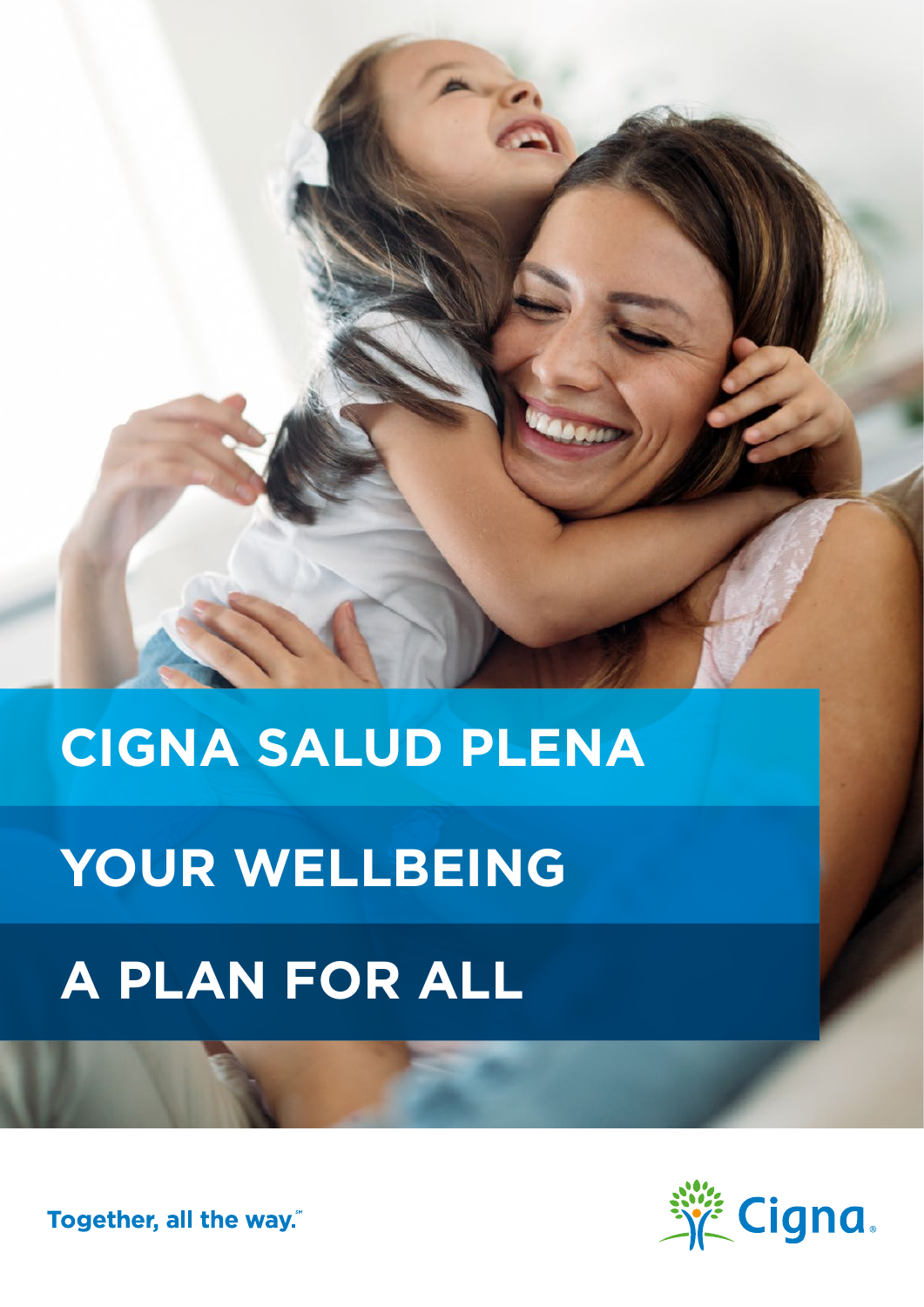## **CIGNA SALUD PLENA**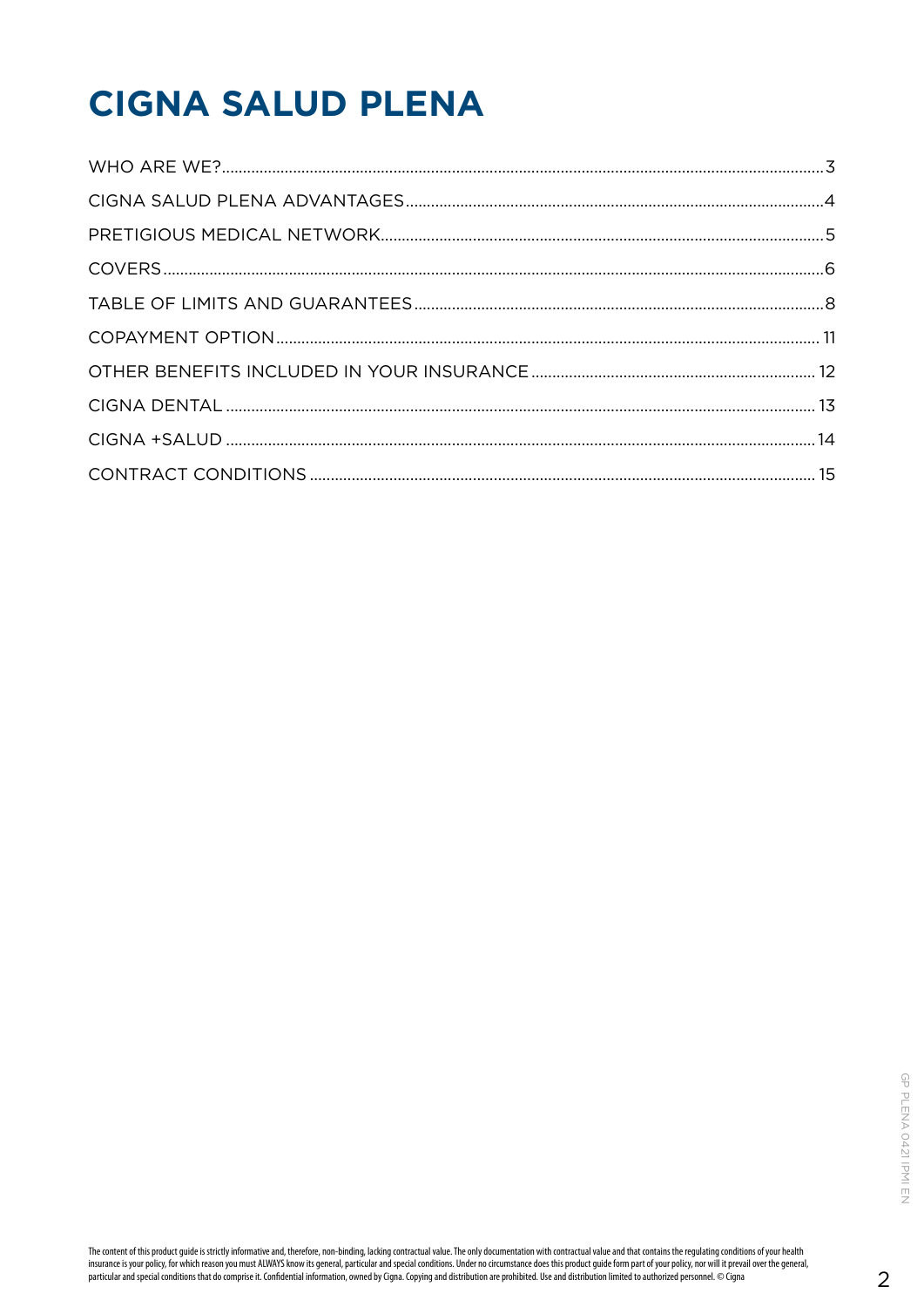### <span id="page-2-0"></span>Who are we? **KNOW CIGNA**

Cigna forms part of one of the most **important insurance companies of North America** with presence worldwide, covering **165 million insured persons, in groups as well as individually, in more than 30 countries**.

Our principal mission is to **care for your health and that of your family**, for this reason we have created a high-quality insurance plan, **Cigna Salud Plena**, health insurance with the maximum covers, within one of the most extensive and prestigious medical service networks of Spain, **contracting more than 44,000 specialists and 1,900 hospitals and private clinics**.

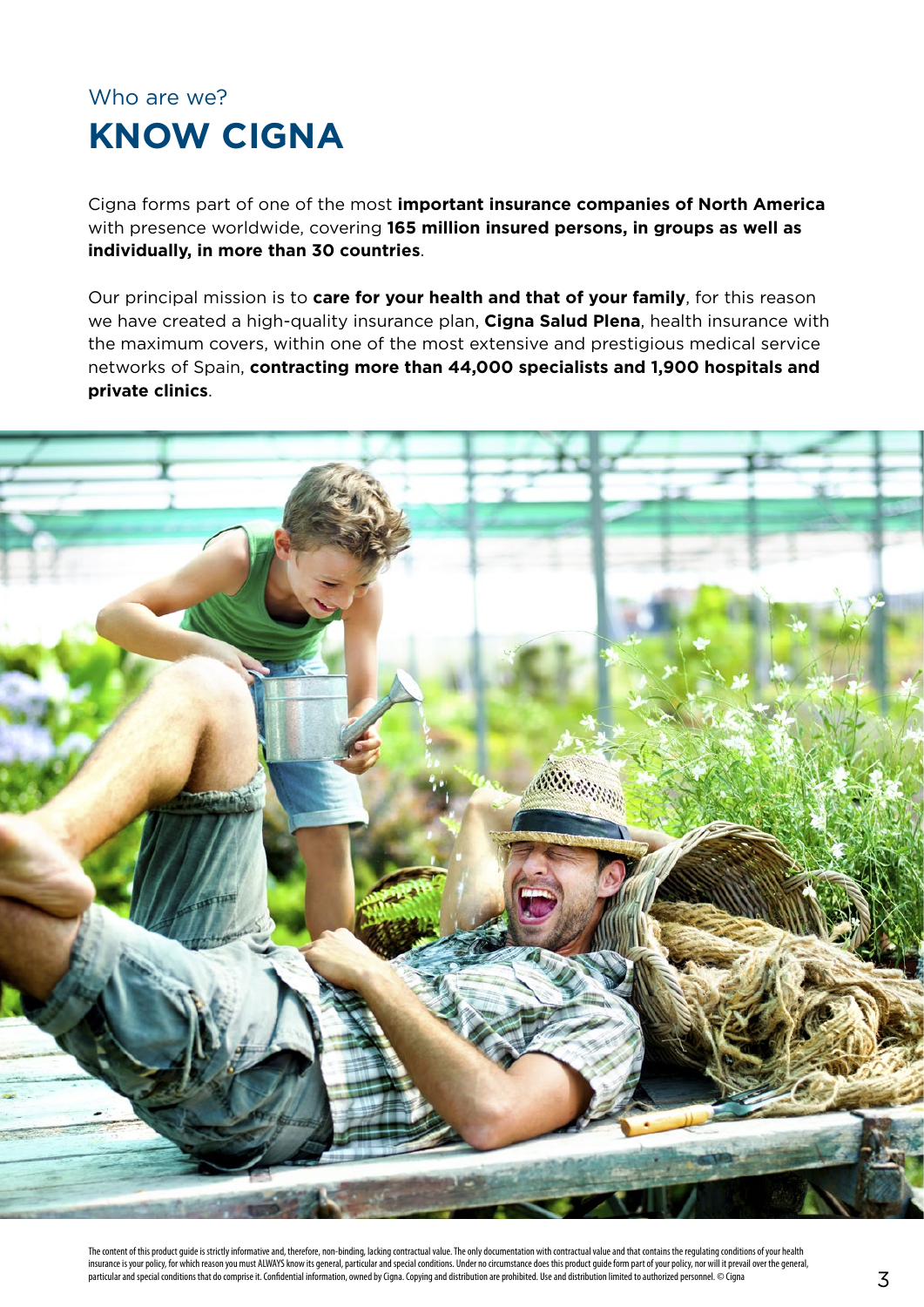### <span id="page-3-0"></span>The full coverage insurance for all your family **CIGNA SALUD PLENA ADVANTAGES**

The complete health insurance with the **maximum cover, now within your reach and that of your family**. In addition, you will form part of Cigna, **the highest valued insurance company with the highest satisfaction index** among physicians<sup>1</sup>.

- **›** Access Cigna's prestigious approved Medical Team Network formed by **more than 44,000 specialists and 1,900 hospitals and private clinics\***.
- **› Free choice of physician or specialist** within the approved Medical Team Network.
- **› Cover of 100% of the medical expenses** covered within the approved Medical Team Network.
- **Access to medical cover that is easy to use.** Just by presenting the card, you will have access to any cover without the need to ask for authorizations<sup>2</sup>.
- **›** In addition, **we will reimburse you** for part of the **expenses**:
	- **Paediatrics and Gynaecology** if you require a physician outside the Medical Team Network.
	- Out-of-hospital generic **pharmaceutical products**.
- **›** Psychological care included in the cover.
- **›** Multiple **free services** (second medical opinion, 24-hr Telemedicine, emergencies during trips abroad, etc.).

\* The following hospitals are not included: Ruber Internacional (Madrid), Teknon (Barcelona), Fundación Jiménez Díaz (Madrid) and Clínica Universitaria de Navarra (Pamplona and Madrid). To obtain information about attached specialists, consult our Medical Network.

<sup>1</sup> Source: Data extracted from the Survey of the Madrid Medical Association.

<sup>2</sup> Cigna does not require prior authorization by its insured members, except in the case of surgery, hospitalization and certain diagnostic tests. It is possible that some centres may require authorizations for certain tests and/or treatments, although Cigna does not require them.

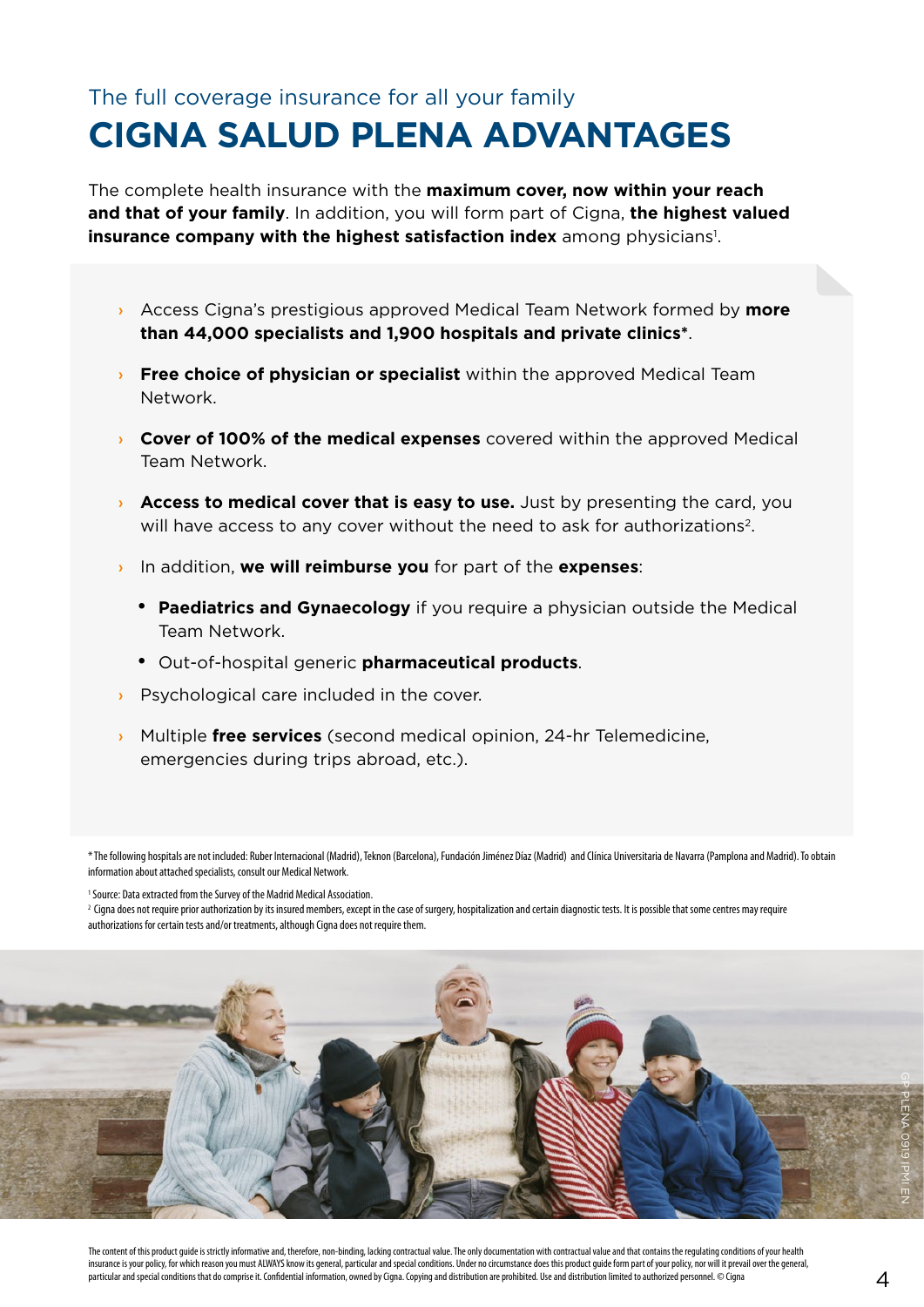### <span id="page-4-0"></span>The best hospitals and medical centers available for you **PRETIGIOUS MEDICAL NETWORK**

Cigna puts at your disposal one of the most prestigious and extensive medical service networks, with more than **44,000 professionals and 1,900 hospitals and private clinics in Spain**.



**Hospital Madrid Montepríncipe (MADRID)**



**Institut Dexeus (BARCELONA)**



**Hospital Madrid Norte Sanchinarro (MADRID)**



**Clínica Corachán (BARCELONA)**



**Hospital Quirón (MADRID)**



**Hospital Quirón (BARCELONA)**



**Hospital MD Anderson (MADRID)**



**Hospital 9 de Octubre (VALENCIA)**



**Hospital Quirón (BILBAO)**



**Clínica Virgen Blanca (BILBAO)**



**Hospital Vithas Sevilla-Aljarafe (SEVILLA)**



**Hospital Viamed Santa Ángela de la Cruz (SEVILLA)**

**For more details, consult the Medical Network in our website:**

### **[www.cigna.es](http://www.cigna.es)**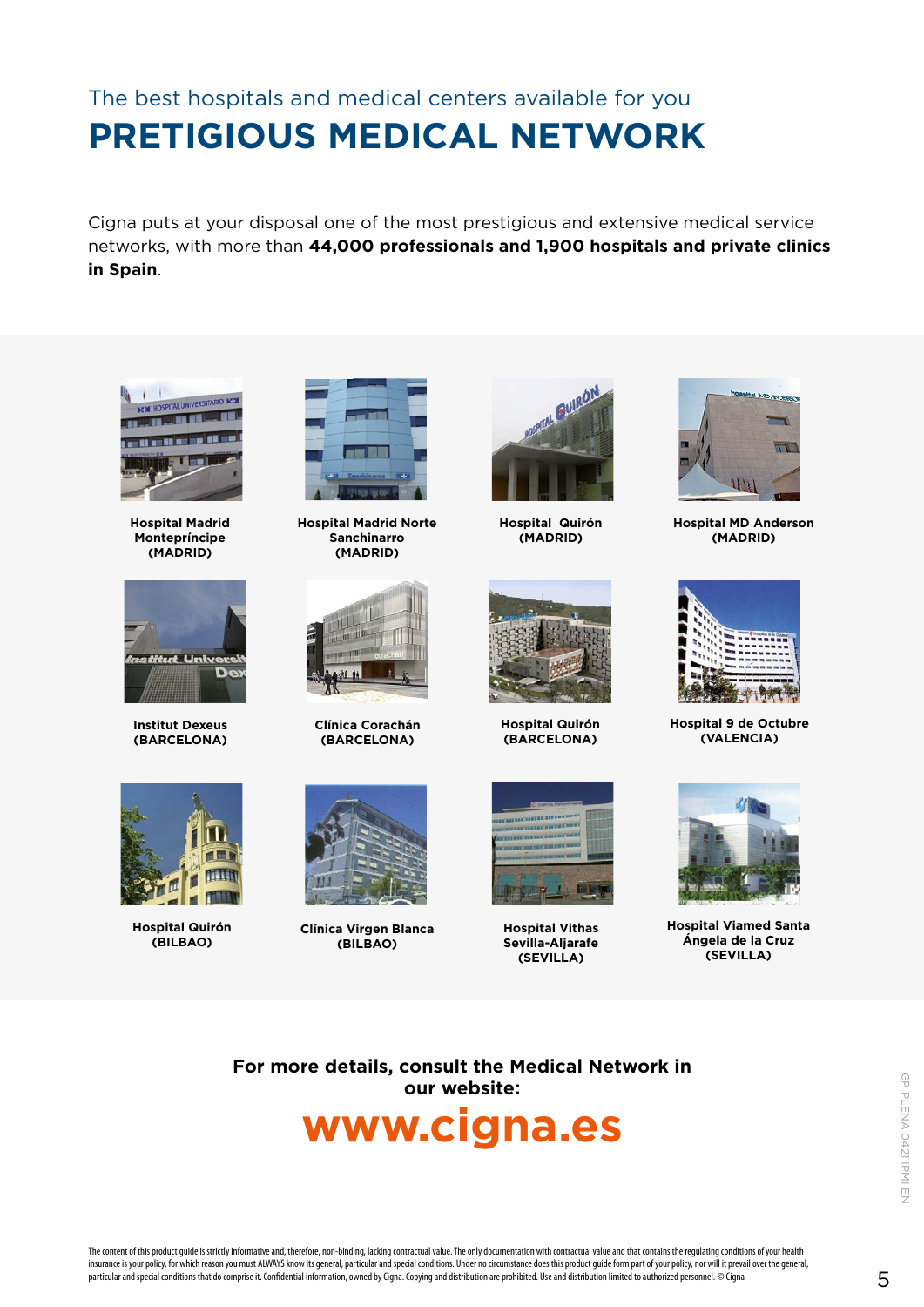### <span id="page-5-0"></span>**COVERS**

**Cigna Salud Plena** provides you with **100% coverage of the medical expenses** covered within our Medical Team Network. You will have the broadest covers:

#### **› Hospital and out-patient emergencies**.

#### **› Primary care in doctor's office and at home**:

- Unlimited doctor's visits within the Medical Team Network.
- General medicine, registered nurses and nurse practitioners.
- Paediatrics and Puericulture in Medical Team Network and Reimbursement 3.

#### **› Medical specialities**:

- Unlimited doctor's visits within the Medical Team Network.
- All the medical specialities.
- Gynaecology and Obstetrics in Medical Team Network and Reimbursement3 .
- Urology: include prostate cancer prevention programs.
- **› Complementary diagnostic means**: PET -TAC, magnetic resonance, clinical analyses, etc.
- **› Hospitalization and surgery: 365 days of hospitalisation** (except psychiatry with 30 days and ICU/HCU with 90 days).
- **› Maternity and newborns**:
	- Monitoring of the pregnancy, including a 3D ultrasound during the pregnancy.
	- Preparation for childbirth.
	- Individual room with companion's bed.
	- Total cover of the expenses during the first 7 days of life of the newborn while still in the hospital.
	- Health examinations of the newborn: otoacoustic emissions, audiometry, etc
- **› Preventive medicine:** Colorectal cancer and coronary risk prevention programme; annual gynaecological examination; dental programme for pregnant women; periodic consultations on infant development, etc..

3 Cigna covers 80% of the gynecological and pediatric consultations outside Cigna's contracted medical team network with a reimbursement limit of € 50 per consultation, and a maximum number of 5 consultations per speciality, per insured and per policy year in course.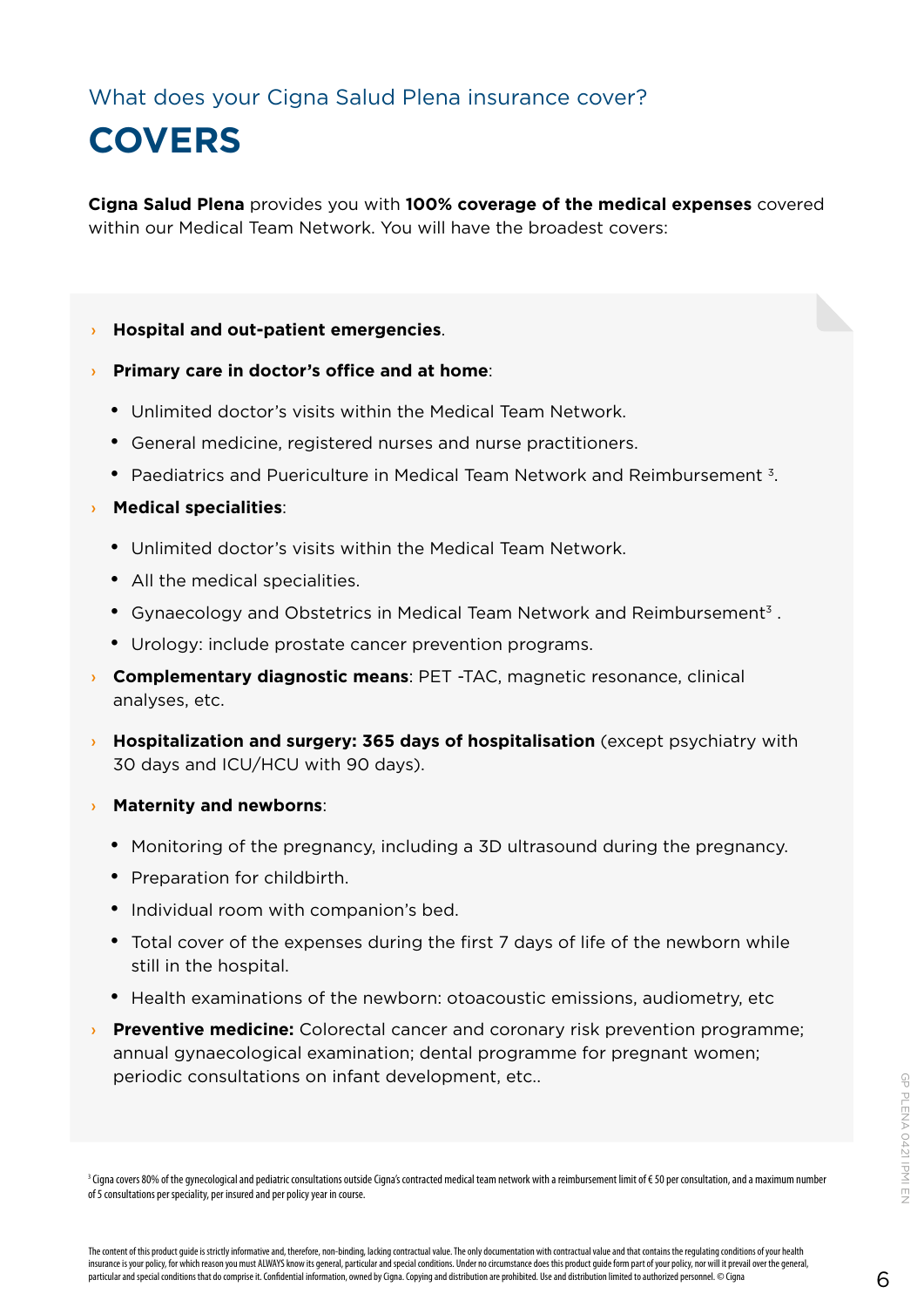### **COVERS**

- **› Innovative therapeutic methods**: therapeutic targets in oncological processes, vascular and proctological laser, radiofrequency in ENT, physical therapy and rehabilitation, aerosol therapy, ventilation therapy, oxygen therapy, phoniatrics and speech therapy, radiotherapy and chemotherapy, etc..
- **› Family Planning**: implanting of the I.U.D. (the device is not covered), tubal ligation and vasectomy within the Medical Network.
- **›** Two complementary **Psychology** services:
	- **Psychological guidance by telephone,** aimed at those problems that do not require going to an in person consultation.
	- **Clinical psychological consultations:** with which you will be covered for up to 10 in person psychological sessions per insured and year, prescribed by a psychiatrist, neurologist or paediatrician.
- **› Cover of prostheses**. 4
- **› Podology:** 6 consults per insured/year.
- **Basic Dental Cover** that will cover, without additional cost, first visits, simple dental extractions, periapical X-rays, orthopantomography and one annual teeth cleaning in an excellent network, of highly qualified dentists distributed throughout Spain.
- **› Out-of-hospital Pharmacy**: we offer a unique cover in the market, reimbursing you part of your out-of-hospital pharmaceutical expenses for generic products.5
- **I Transplants** of bone marrow, kidney, liver, heart, lung and cornea.<sup>6</sup>
- **› Ambulance,** without limit.
- **› AIDS coverage**: expenses arising from the treatment of the disease up to €6,100.

<sup>4</sup> Prosthesis limit per claim event: Cardiac prosthesis (Valves) € 4,000; Coronary stent € 1,800; Pacemaker (no type of defibrillator) € 6,000; Joint prosthesis € 4,500, Vascular prosthesis € 2,000; Osteosynthesis material € 3,000; monofocal intraocular lens in case of cataract surgery € 150 per eye; Breast prosthesis after mastectomy for oncological processes and only in the affected breast € 1,000, Abdominal mesh € 500; Reservoirs in oncology € 600.

<sup>5</sup> Fifty percent of the extra-hospital generic products will be reimbursed with medical prescription and with a reimbursement limit of € 100 per year of insurance. A Spanish bank account must be provided in order for Cigna to make expense reimbursements.

 $^6$  The expenses arising from organ transplants to the Insured that exceed  $\epsilon$  60,000 will not be covered.

Note: The Policy Holder is duly informed and is aware that the medical provision, the diagnostic tests and reports will be performed in Spanish (and/or Catalan according to location). The Insurer does not guarantee that medical personnel and professionals at medical centers speak English.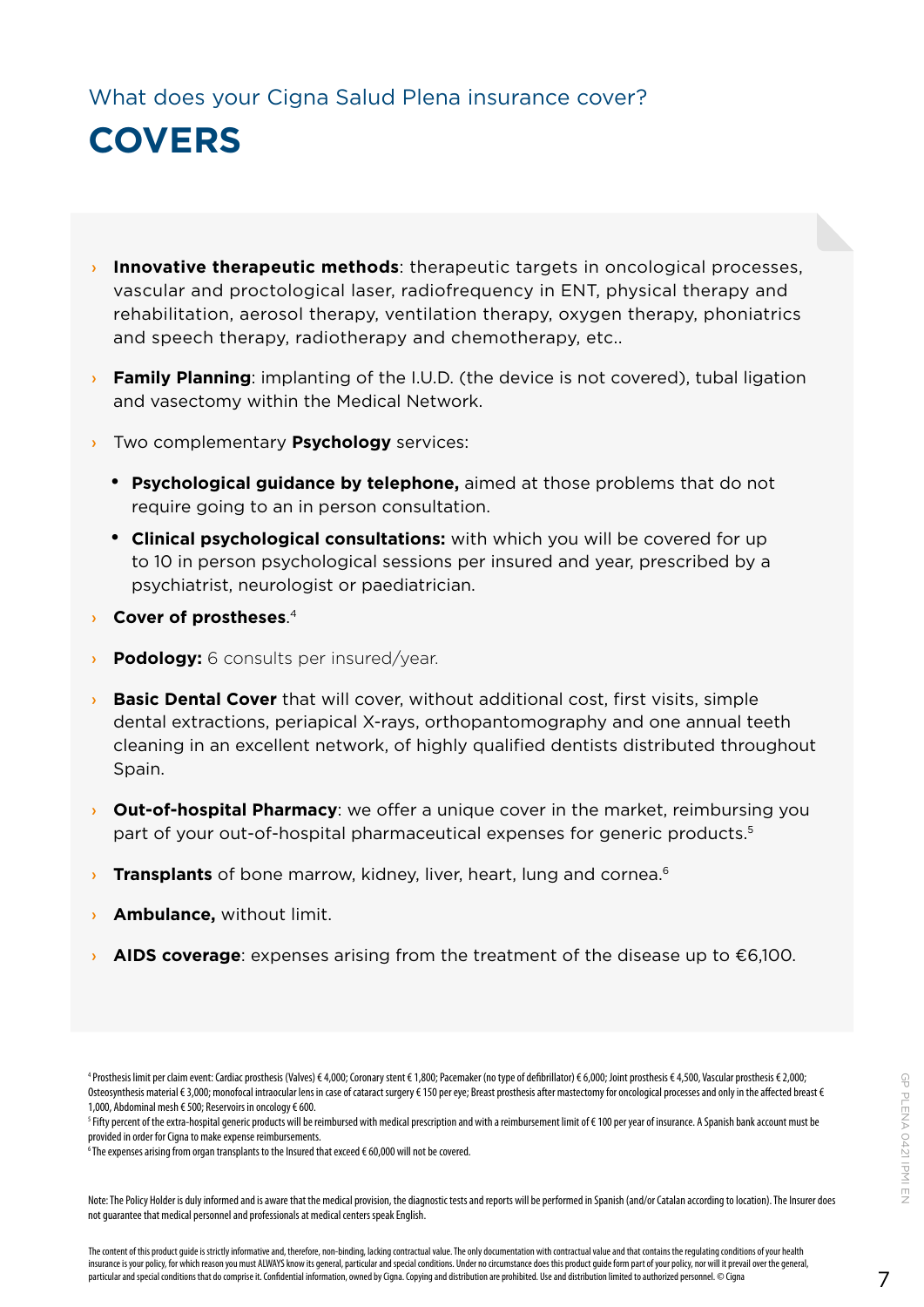#### <span id="page-7-0"></span>Policy details

### **TABLE OF LIMITS AND GUARANTEES**

| <b>EMERGENCES</b>                                                      | Extra-Hospital and in Hospital with-<br>out admittance | No limit                                                                                                                                                                                                                              |
|------------------------------------------------------------------------|--------------------------------------------------------|---------------------------------------------------------------------------------------------------------------------------------------------------------------------------------------------------------------------------------------|
|                                                                        | <b>General Medicine</b>                                | No limit                                                                                                                                                                                                                              |
| <b>PRIMARY CARE IN</b><br><b>DOCTOR'S OFFICE AND</b><br><b>AT HOME</b> | <b>Peadiatrics and Puericulture</b>                    | No limit. In addition, 80% of<br>Paediatric and Puericulture visits<br>outside the contracted network<br>will be reimbursed,<br>with a limit of €50 per visit and a<br>maximum of 5 visits per Insured<br>and year in progress        |
| <b>NURSING</b>                                                         |                                                        | No limit                                                                                                                                                                                                                              |
| <b>SPECIALISTS</b>                                                     | <b>Gynaecology and Obstetrics</b>                      | No limit. In addition, 80% of<br><b>Gynaecology and Obstetrics</b><br>visits outside the contracted<br>network will be reimbursed,<br>with a limit of €50 per visit and a<br>maximum of 5 visits per Insured<br>and year in progress. |
|                                                                        | Rest of Consultation of Specialists                    | No limit                                                                                                                                                                                                                              |
| <b>COMPLEMENTARY</b><br><b>DIAGNOSTIC MEANS</b>                        | High-resolution ultrasound                             | 1 per pregnancy                                                                                                                                                                                                                       |
|                                                                        | Polysomnography                                        | 1 per insured party and year                                                                                                                                                                                                          |
|                                                                        | Other diagnostic means                                 | No limit                                                                                                                                                                                                                              |
|                                                                        | Aerosol therapy/Ventilation<br>therapy/Oxygen therapy  | No limit                                                                                                                                                                                                                              |
|                                                                        | Physiotherapy and Rehabilitation                       | Máx. 60 sessions<br>per insured party and year                                                                                                                                                                                        |
| <b>SPECIAL TREATMENTS</b>                                              | Rehabilitation of the pelvic floor                     | 6 sessions per insured/year                                                                                                                                                                                                           |
|                                                                        | Musculoskeletal shock-wave<br>lithotripsy (1)          | 3 sessions per process.                                                                                                                                                                                                               |
|                                                                        | Speech therapy and Phoniatrics                         | Máx. 30 sessions<br>per insured party and year                                                                                                                                                                                        |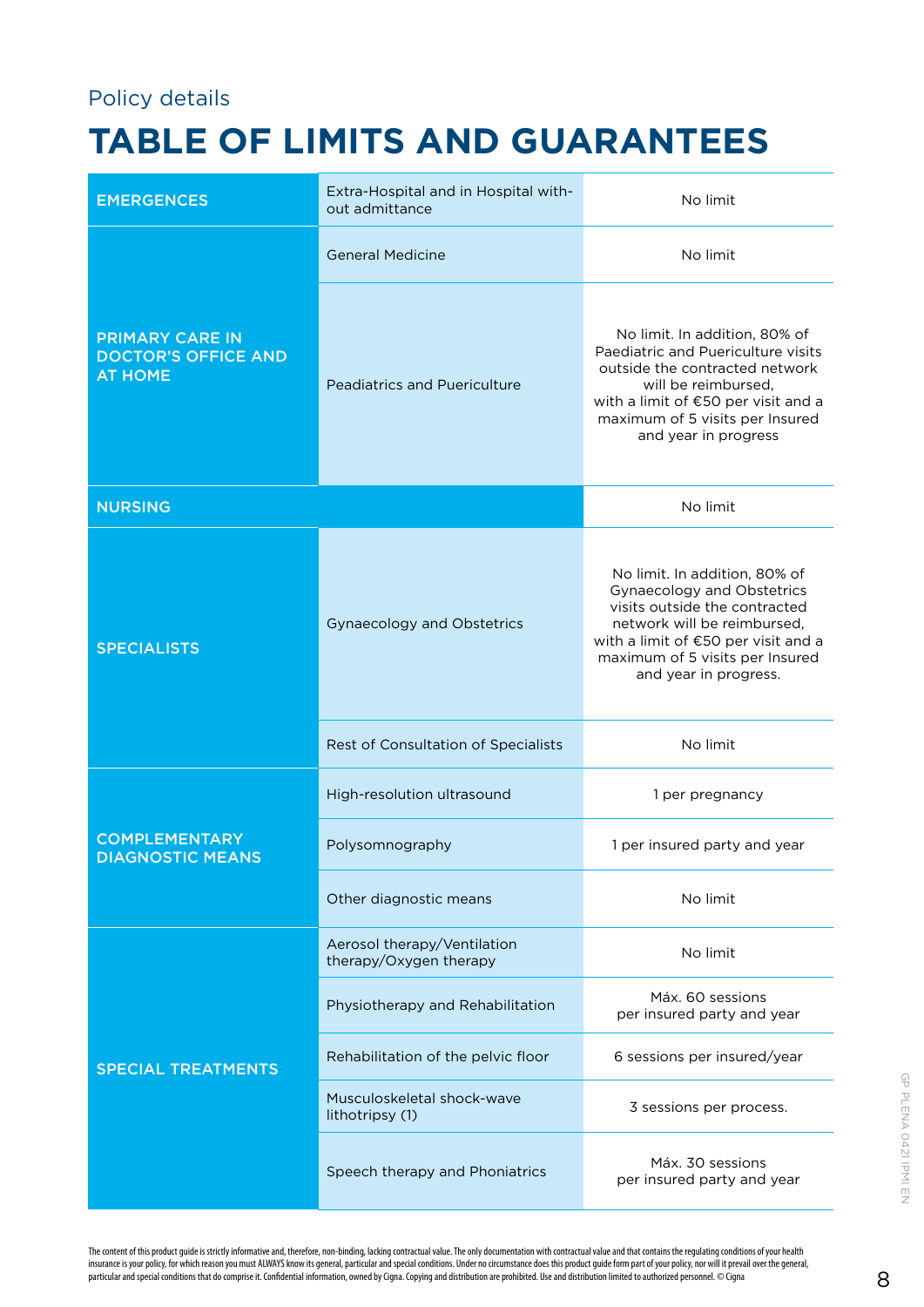|                                                  | Stay in Standard Room                                                     | No limit                                                         |
|--------------------------------------------------|---------------------------------------------------------------------------|------------------------------------------------------------------|
| <b>HOSPITALIZATION AND/</b><br><b>OR SURGERY</b> | Stay in ICU/HCU                                                           | Maximum 90 days per insured<br>and year                          |
|                                                  | <b>Hospital Medical Services</b>                                          | No limit                                                         |
|                                                  | Intraoperative electrophysiological<br>monitoring                         | No limit                                                         |
|                                                  | Neuronavigator for intracranial<br>surgery                                | € 1,200                                                          |
|                                                  | Psychiatric Hospitalization                                               | Maximum 30 days admission per<br>insured and year                |
|                                                  | Day Hospitalization                                                       | No limit                                                         |
|                                                  | Medical fees in non-surgical<br>specialities during hospital<br>admission | No limit                                                         |
|                                                  | Physician, surgeon, assistant and<br>anaesthetist fees (OMC Groups)       | No limit                                                         |
|                                                  | Tocology                                                                  | No limit                                                         |
|                                                  | Preparation for childbirth                                                | No limit                                                         |
| <b>MATERNITY</b>                                 | Childbirth or Caesarean Section                                           | No limit                                                         |
|                                                  | Newborns                                                                  | No limit during first<br>7 days of life while<br>still admitted. |
|                                                  | Artificial heart valve                                                    | € 4,000                                                          |
|                                                  | Coronary stents                                                           | € 1,800                                                          |
|                                                  | Pacemakers (not including any type<br>of defibrillator)                   | € 6,000                                                          |
|                                                  | Articular prosthesis                                                      | € 4,500                                                          |
|                                                  | Vascular prosthesis                                                       | € 2,000                                                          |
|                                                  | Osteosynthesis                                                            | € 3,000                                                          |
| <b>PROSTHESIS</b>                                | Monofocal intraocular lenses in<br>cases of cataract surgery              | € 150 per eye                                                    |
|                                                  | Mammary prosthesis                                                        | € 1,000 € per unit                                               |
|                                                  | Abdominal mesh                                                            | € 500                                                            |
|                                                  | Reservoirs                                                                | € 600                                                            |
|                                                  | Testicular prosthesis                                                     | € 250                                                            |
|                                                  | Hydrocephalus valve                                                       | € 150                                                            |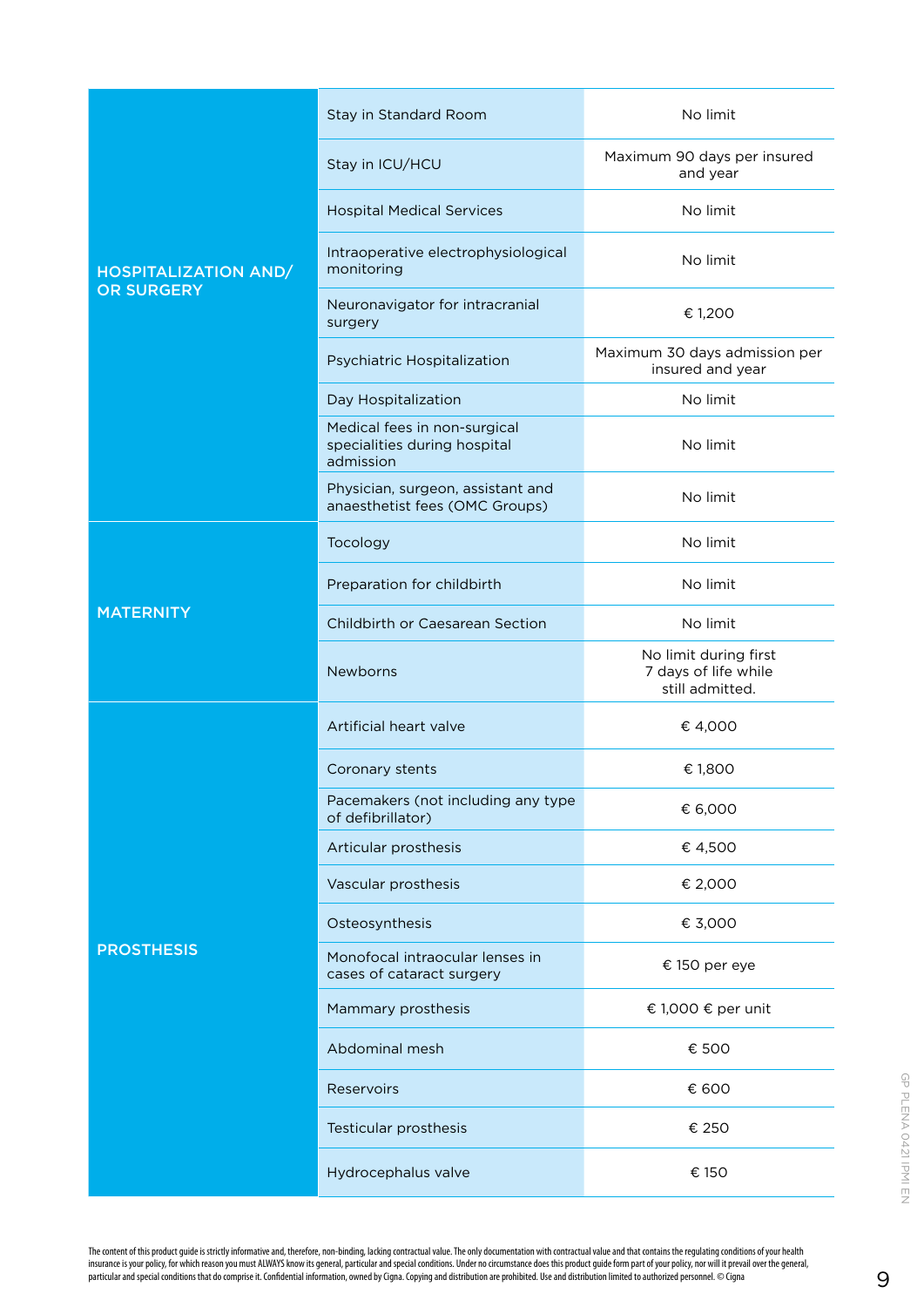|                                                                                       | Transplants                   | € 60,000                                                                                                                                                         |  |
|---------------------------------------------------------------------------------------|-------------------------------|------------------------------------------------------------------------------------------------------------------------------------------------------------------|--|
|                                                                                       |                               |                                                                                                                                                                  |  |
|                                                                                       | Prophylactic mastectomy (1)   | No limit                                                                                                                                                         |  |
|                                                                                       | Podiatry                      | Max. 6 sessions<br>per insured party and year                                                                                                                    |  |
|                                                                                       | Psychology                    | 10 clinical psychological<br>consultations per insured party<br>and year, within the approved<br>Medical Team Network.                                           |  |
|                                                                                       | Ambulance                     | No limit                                                                                                                                                         |  |
| <b>OTHER COVERAGE</b>                                                                 | <b>AIDS</b>                   | 6.100 € para toda la vida<br>del asegurado                                                                                                                       |  |
|                                                                                       | Basic dental coverage         | First visits, simple<br>extractions, periapical x-rays,<br>orthopantomogram<br>and annual oral cleaning on the<br><b>Dental List</b>                             |  |
|                                                                                       | <b>Second Medical Opinion</b> | Second opinion in cases of<br>serious illness                                                                                                                    |  |
|                                                                                       | Assistance in travel abroad   | Emergency travel coverage up to<br>€ 20,000 per person and event                                                                                                 |  |
|                                                                                       | Telemedicine 24 hours         | Medical guidance by telephone<br>24 hours a day, 365 days a year                                                                                                 |  |
|                                                                                       | Pharmacy                      | Reimbursement of 50% of<br>pharmaceutical expenses outside<br>hospital on generic products with<br>a limit of €100 per insured and<br>insurance year in progress |  |
| <b>COVERAGE DETERMINED IN ACCORDANCE WITH THE CRITERIA OF THE ORGANIZACIÓN MÉDICO</b> |                               |                                                                                                                                                                  |  |

Consult our website or call our phone numbers 91 418 40 40 or 93 301 06 56, to get information about the Centers, Hospitals & Specialists that have been arranged for your health plan.

**COLEGIAL (COLLEGE OF PHYSICIANS ORGANIZATION).**

(1) Covered at Centers and / or Specialists arranged by Cigna for this coverage and previous authorization of the Company. Always consult coverage requirements.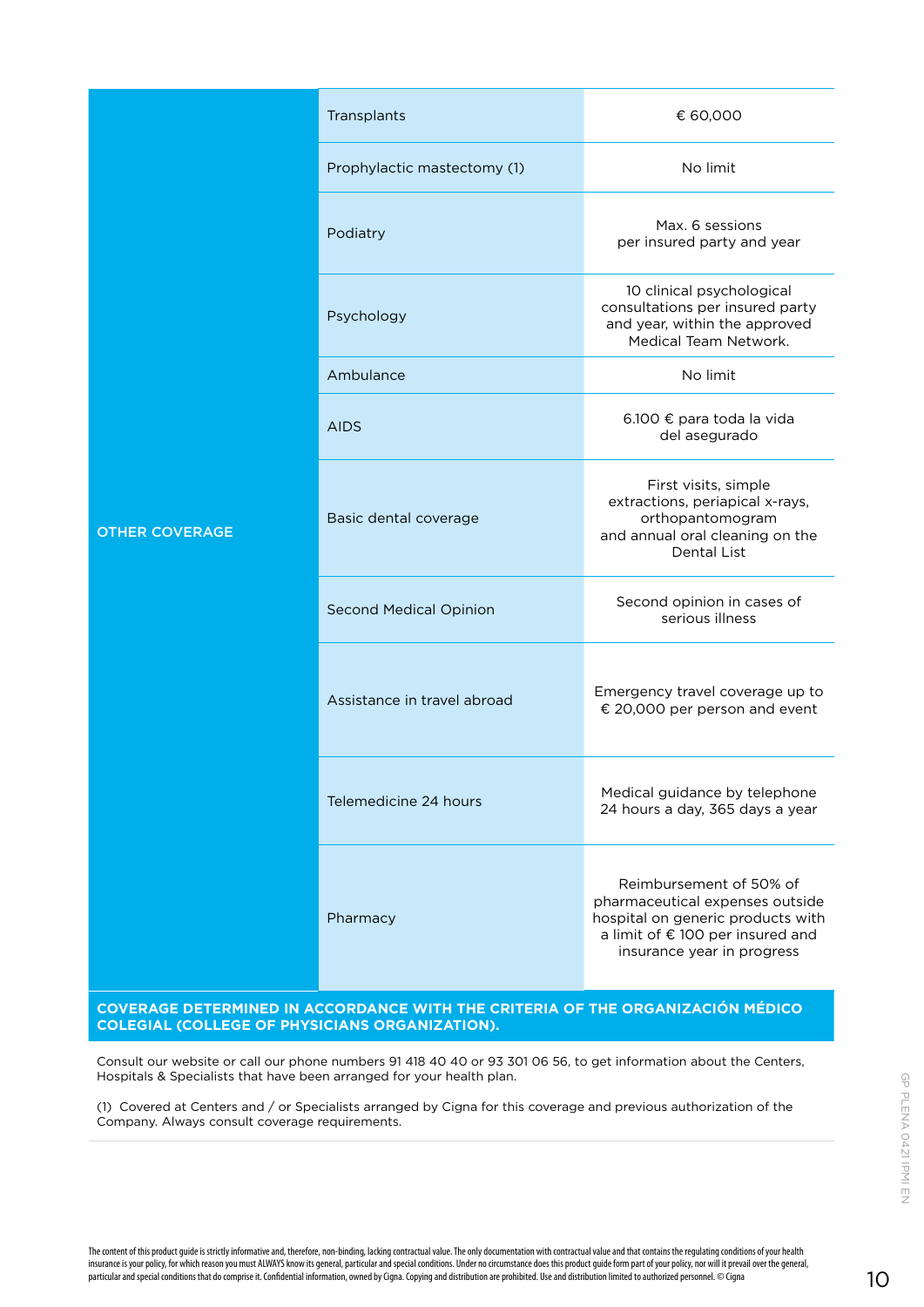### <span id="page-10-0"></span>**COPAYMENT OPTION**

#### **What is copayment?**

Copayment is the established per-service amount that an insured pays as shared cost when accessing to the covered sanitary assistance in our Medical Team Network. Copays are automatically generated each time specific medical services are used, and usually they are billed monthly. Copays application allows us to offer you a more competitive premium.

#### **Which are the copays for Cigna Salud Plena?**

Copays regarding each arranged service through our Medical Team Network are the following:

| <b>SERVICES</b>                                                                                            | <b>MODALITY</b> | <b>COST</b>             |
|------------------------------------------------------------------------------------------------------------|-----------------|-------------------------|
| Hospital and home emergency                                                                                | Per service     | €5                      |
| <b>Family Medicine and Paediatric</b><br>Consultations                                                     | Per visit       | €2                      |
| <b>Nursery</b>                                                                                             | Per visit       | €2                      |
| Specialties consultations                                                                                  | Per visit       | €4                      |
| Rest of services and diagnostic means                                                                      | Per service     | €4                      |
| High technology diagnostic means:<br>PET-TAC, nuclear magnetic resonance,<br>computerized axial tomography | Per service     | €10                     |
| Ventilation therapy (CPAP, BPAP)                                                                           | Per day         | €0.5                    |
| Oxigen therapy and aerosol theraphy                                                                        | Per session     | $\epsilon$ 2            |
| Physiotherapy and rehabilitation                                                                           | Per session     | $\epsilon$ 2            |
| Hospital entry                                                                                             | Per entry       | $\epsilon$ 5            |
| <b>Birth Preparation</b>                                                                                   | Per service     | €10                     |
| Ambulance                                                                                                  | Per service     | $\epsilon$ <sub>5</sub> |
| Chiropody                                                                                                  | Per session     | €2                      |
| Psychology                                                                                                 | Consultation    | €11                     |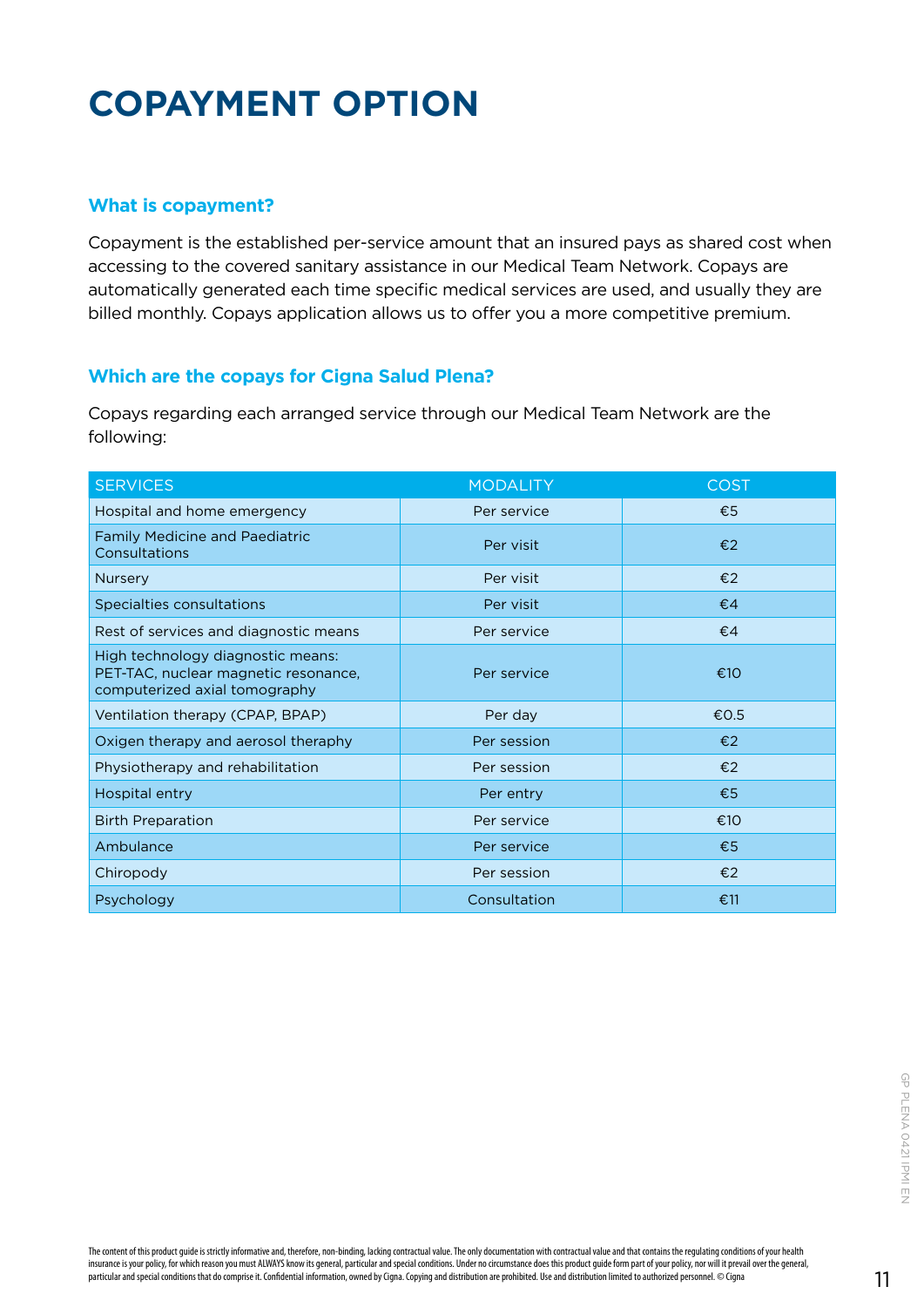### <span id="page-11-0"></span>**OTHER BENEFITS INCLUDED IN YOUR INSURANCE**

#### **Second medical opinion**

In cases of serious illness it is always better to have a second diagnosis and be aware of the most advanced alternative treatments. Specialists of recognised international prestige will attend to your case without you having to move. By calling telephones **91 418 40 40** or **93 301 06 56**.

#### **Cigna 24 hour Telemedicine**

Our team of doctors is at your disposal to deal with any doubts you may have at any time, **365 days a year.** This service is particularly useful for obtaining advice in situations, urgent or not, in which you need help, support and co-ordination from a doctor and all in simple language.

#### **Dental programme for pregnant women**

At Cigna **our aim is to encourage problem prevention** among our clients and at the same time to include coverage which stands out in the market.

We have put in motion a **completely free dental programme for all customers of Cigna who are pregnant**. This programme aims to protect our clients from the two most common dental problems during pregnancy: **gingivitis and dental caries.**

⊕

#### **Travel assistance**

Travel assistance Wherever you are you will receive **medical assistance on your travels** thanks to one of the highest levels of coverage on the market.

This coverage includes urgent medical expenses up to a maximum of **€ 20,000 per insured event and person**, urgent dental expenses up to 300 € per insured event and person, movement or repatriation, companion's return travel expenses and sending of medicines in urgent cases, among other items.

If you need to make use of this coverage while travelling abroad call the following number **+34 91 572 44 06** (it also appears on the Cigna card). Our operators will attend to you and tell you what to do to solve the problem as quickly as possible.

#### **Psychological guidance**

This new telephone service allows you to make **consultations of a psychological nature** (anxiety, personal relations, depression, stress, etc.) and obtain telephone guidance. Our team of psychologists attends to each case on a personal basis and with complete confidentiality and follows up on each consultation.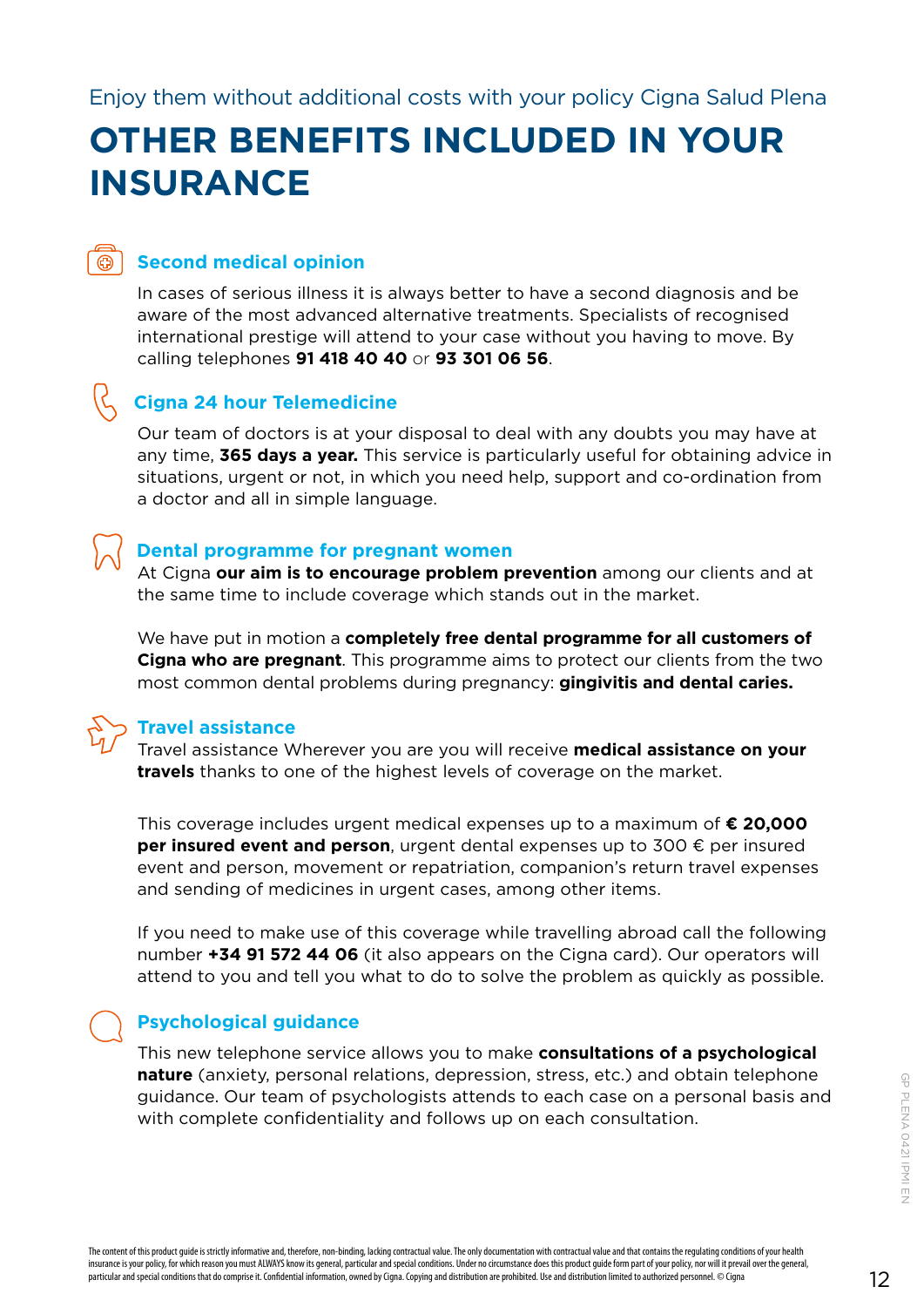<span id="page-12-0"></span>The optional complement for a complete dental health

### **CIGNA DENTAL**

At Cigna we are aware of the importance of having excellent oral and dental health, and for this reason we offer our dental health insurance to perfectly supplement your health insurance.

We put this coverage at your disposal allowing you to **have access to a network of highly qualified dentists spread throughout Spain**. With **Cigna Dental** you have access to more than 84 free services such as:

- **› Oral hygiene education.**
- **› Initial examination and diagnosis.**
- **› Consultations and check-ups.**
- **› Topical administration of fluoride. › Simple and complex extractions.**
- **› Annual dental cleaning.**
- **› Periapical x-rays.**
- **› Orthopantomogram.**
	-

And you can also benefit on very attractive terms from the other treatments included in our deductible coverages far below average markey prices.

Also with the following benefits:

- **› Best quality dentists through the Cigna Dental network.**
- **› Coverage from the first day without waiting periods.**
- **› No pre-existing conditions.**

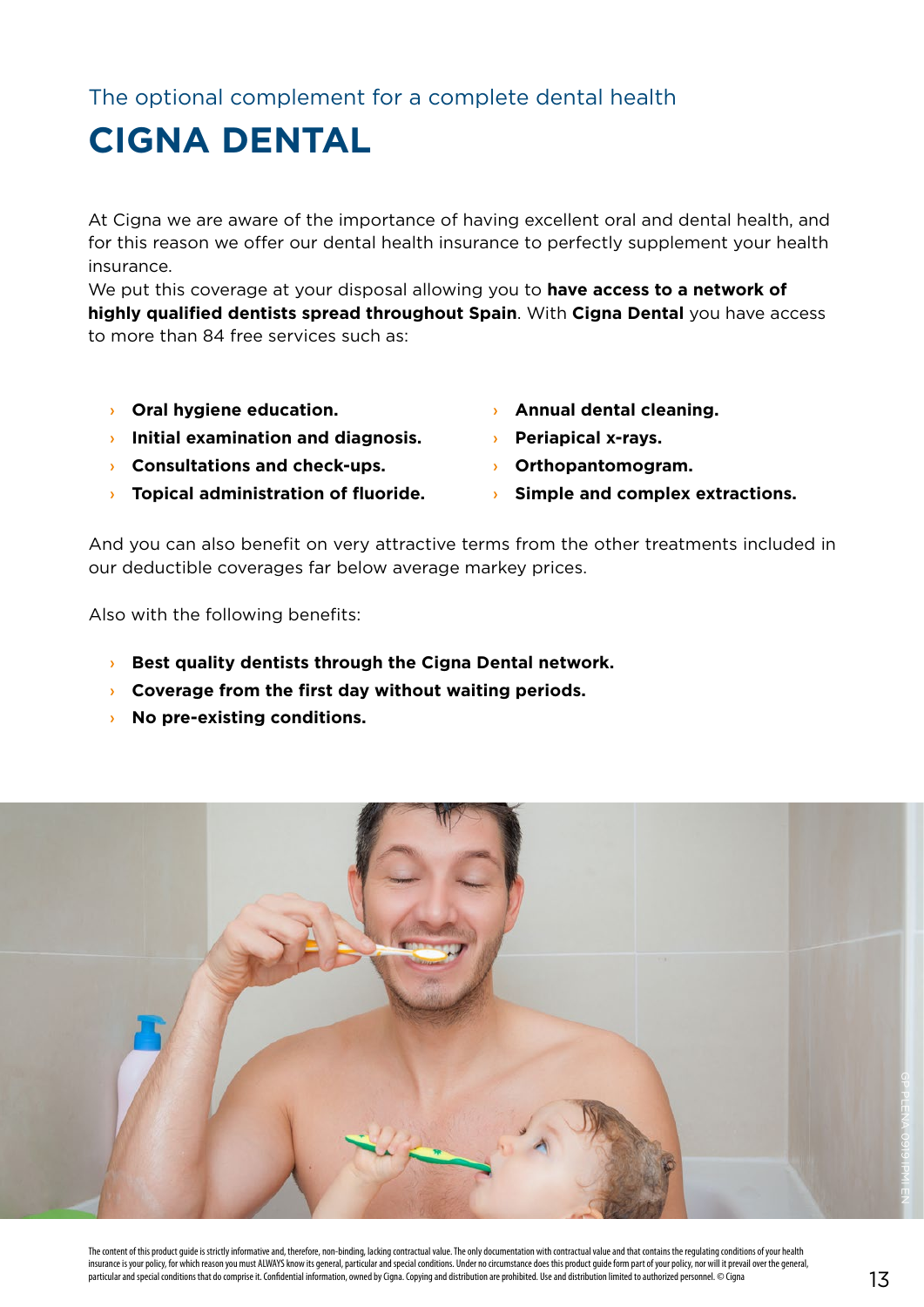#### <span id="page-13-0"></span>Health and well-beign supplementary programs

### **CIGNA +SALUD AT SPECIAL PRICES**

Cigna +Salud is our prevention and wellness program that gives you access to services, not included in the policy, with special discounts and in Centers and top quality professionals, whether you are a client or not.

The professional team of Cigna +Salud will advise you in a personalized way on different alternatives that we put at your disposal providing a continuous monitoring of the program you choose.

#### **With Cigna +Salud you will have access to the following services:**



#### **Health Checks**

Early diagnosis of diseases and modifiable risk factors.



#### **Fertility and Maternity**

**Fertility treatments and other** services: conservation of the umbilical cord, cryopreservation of oocytes, etc



#### **Nutrition**

Comprehensive advice, with programs such as private consultation, food intolerance tests...



#### **Aesthetics**

#### **Vision**

Specialists and reference centres with the latest technological innovations.



### **Genetics**



#### **Sport**

Sports check-ups of the musculoskeletal and cardiovascular system, general health status..



#### **Mental Health**

Treatment of pathologies associated with psychological health. Individual, couple, family...



#### **Covid 19**

Reactívate Test and post-Covid19 check-ups to detect possible consequences.



Contact us and we will advise you on the treatment or programme best suited to your needs.

#### **91 418 40 50 | 93 317 24 12 cigna.mas-salud@cigna.com**